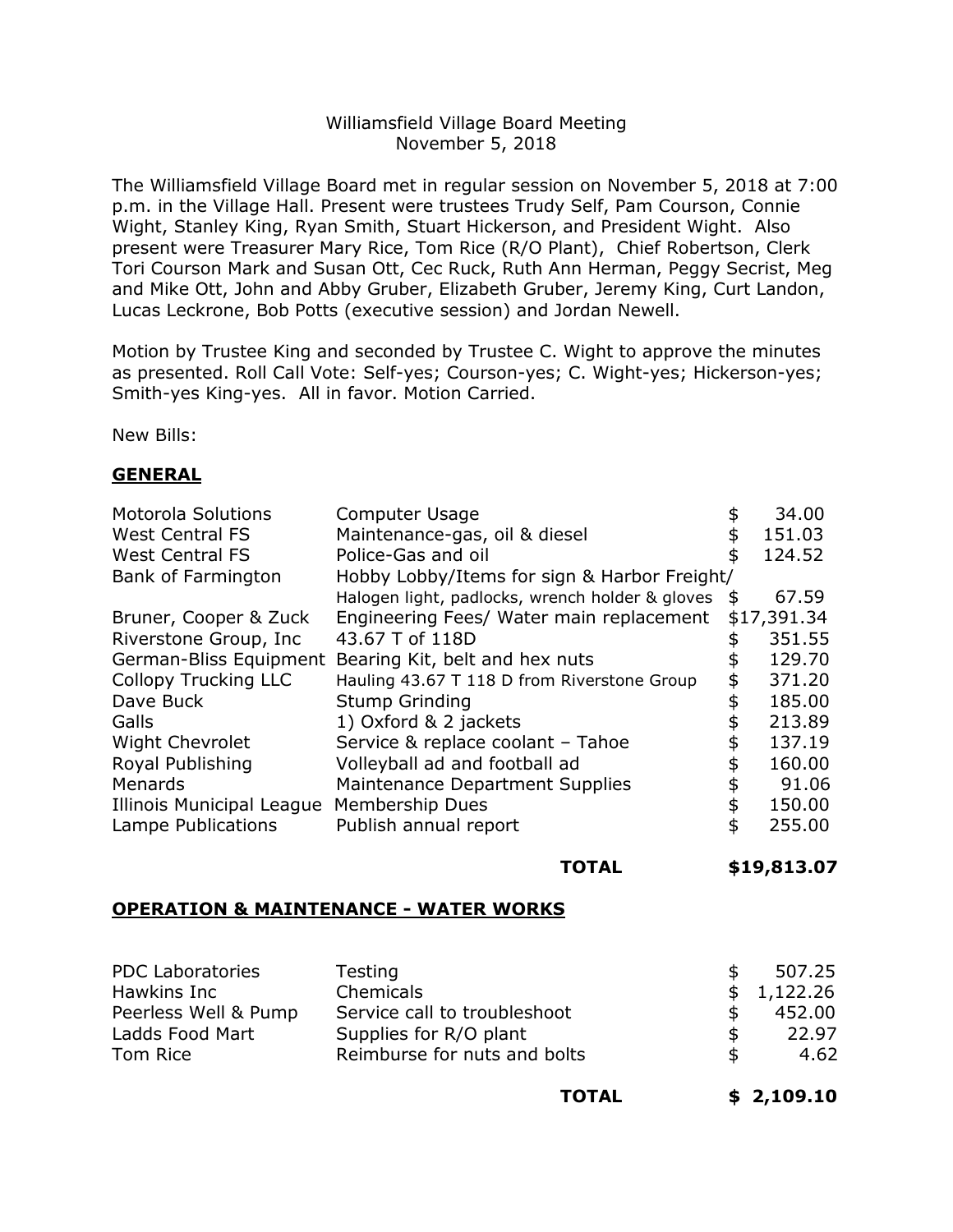## **DOUBET/BENJAMIN PARK**

| Lambasio Inc                           | Pump holding tanks | \$172.50 |
|----------------------------------------|--------------------|----------|
| Spoon River Landscape 2018 Maintenance |                    | \$310.00 |
|                                        |                    |          |

| <b>TOTAL</b> | \$482.50 |
|--------------|----------|
|--------------|----------|

Public Comment: Peggy Secrist asked the Board members if they have driven by Landon's property where the Board that voted to vacate the alley. There are now items parked there. She asked Jordan Newell representing Massie and Quick LLC if it is legal for vehicles to pull in and out of their driveway. Jordan assured Peggy he would get her an answer in writing. Peggy's other question about her driveway was already resolved before the meeting. She then asked about Rick's items in the maintenance building and Stanley King is going to meet with them so Rick can get his scale and toolbox. Clerk Tori Courson then read a statement she had received from Gayle Stodgel via Facebook concerning the alley by the water building. Gayle stated she wished to attend the meeting to stand by Mark and Susan Ott.

Correspondence: Nothing to report

Street Report: Stanley ordered sand to get ready for snow.

Police Report: The following calls for service were handled by the police department for the month of October:

| Gone on arrival    |
|--------------------|
| Medical            |
| Report on file     |
| No report          |
| Warned and advised |
| Follow up          |
| Bank (false alarm) |
| No report/police   |
|                    |

# **Citations issued in October:**

| Violations                  | <b>Citations</b> | Warnings |
|-----------------------------|------------------|----------|
| Seatbelt                    |                  |          |
| Speeding                    |                  |          |
| Disobeyed Stop Sign         |                  |          |
| <b>Ordinance Violations</b> | 3                |          |
| Other                       |                  |          |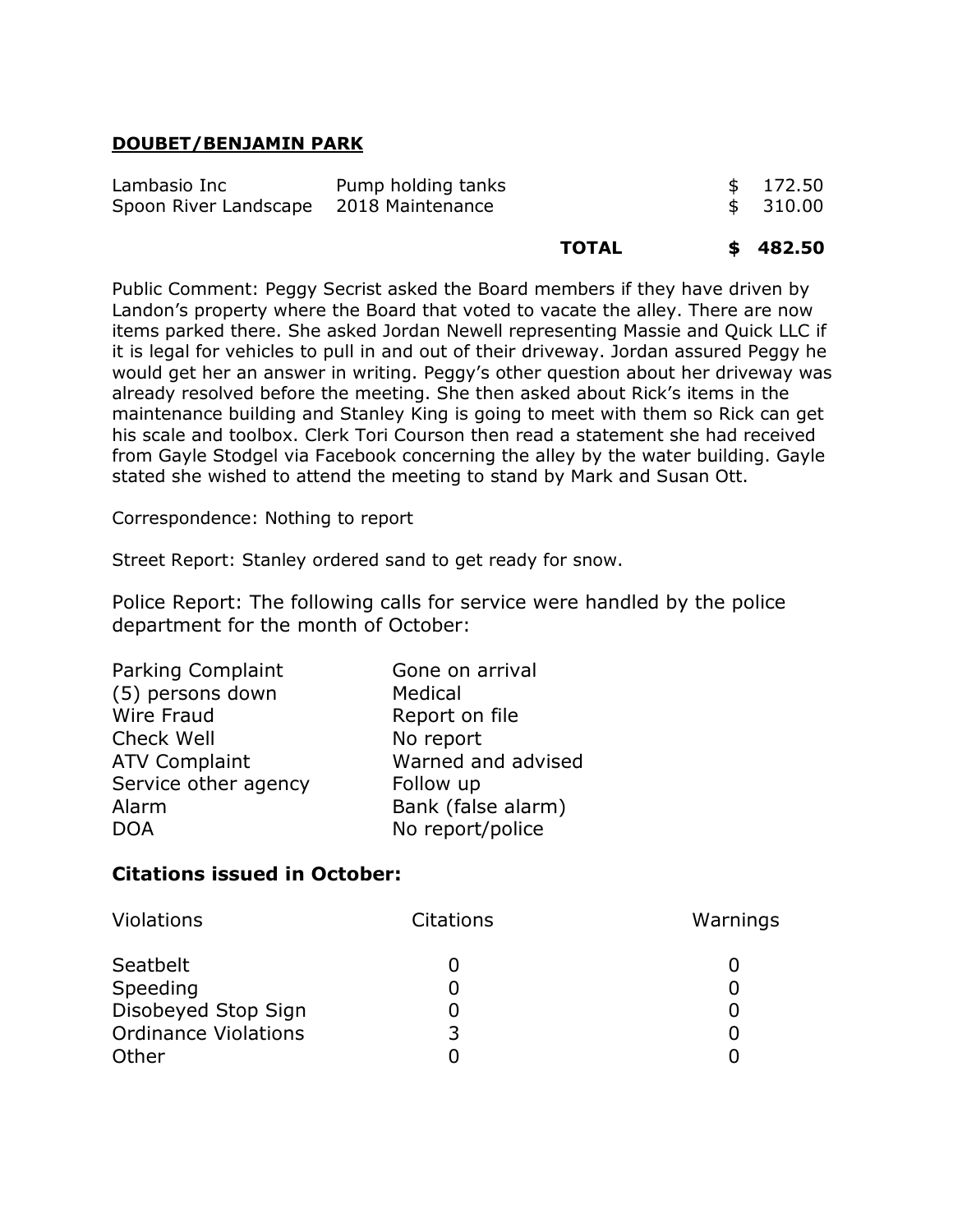Park Report: The playground committee had budgets money for 3 trees to be planted at the playground area. They have been ordered from Hoerr Nursey. Water Report: Tom Rice stated they are still working on the water house. There was a 134,900 gallon water leak at the school and Tom wondered if the school should be billed. Stanley stated a landlord asked if the Village can turn off a tenants water because of rent not being paid but the water is paid in full by the landlord. Jordan Newell stated it is not legal for the Village to turn off a tenant's water for nonpayment of rent.

Maintenance Department: They repaired the starter in the mower, replaced the battery in the Hummer and the power steering in the 2 ton truck. They changed the times on the signs at the park stating the new hours.

Old Business: Chief Robertson is still working on the ordinance about residents removing grass clippings off their sidewalks and street.

New Business: President Wight asked Susan Ott if she had changed her mind about their discussion earlier. She stated she extended the olive branch and would like to negotiate with the Village on the obstructions on the Village right-of-way at the site of the Village water tower and waterworks facilities. President Wight advised Cec Ruck to reach out to Rick Howerton to schedule hanging the Christmas light on Gale Street. Cec also added that on the evening of the Lighting of the Park, some businesses have agreed to stay open until 7 so residents can visit. Santa will be walking in the downtown area handing out candy canes. Motion by Trustee Courson and seconded by Trustee Self to hold the 2018 Caucus on December 3 at 6 pm. All in favor. Motion carried. Motion by Trustee C. Wight and seconded by Trustee Hickerson to pass the 2018 Tax Levy that was presented by President Wight. Roll Call Vote: Self-yes; Courson-yes; C. Wight-yes; Hickerson-yes; Smithyes King-yes. All in favor. Motion Carried. President Wight asked the room if anyone wanted to make a statement before the Board goes into executive session. No one spoke.

Motion by Trustee Courson and seconded by Trustee C. Wight to go into executive session to discuss the obstructions on the Village right-of-way at the site of the Village water tower and waterworks facilities. Jordan Newell and Bob Potts sat in on the session.

Motion by Trustee Smith and seconded by Trustee C. Wight to return to regular session.

Motion by Trustee Hickerson and seconded by Trustee King that the Village defer action on retaining special counsel to represent the Village in connection with the removal of the obstructions on the Village right-of-way at the site of the Village water tower and waterworks facilities until the Village Board's next meeting to be held on Monday, December 3, 2018. All in favor. Motion carried.